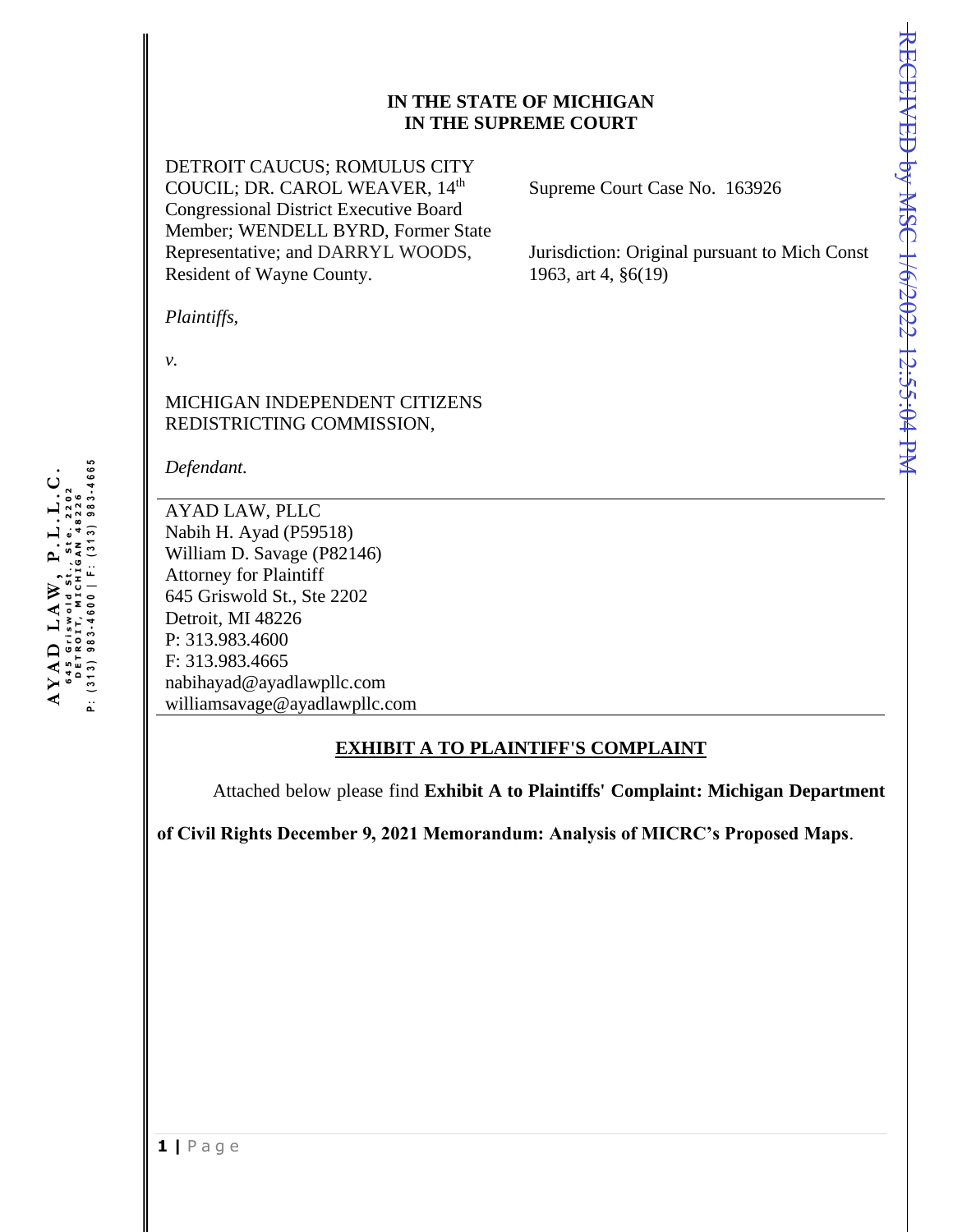Respectfully submitted;

### AYAD LAW, PLLC

*/s/Nabih H. Ayad* Nabih H. Ayad (P59518) William D. Savage (P82146) *Attorneys for Plaintiff* 645 Griswold St., Ste 2202 Detroit, MI 48226 P: 313.983.4600 F: 313.983.4665 Dated: January 6, 2022 habihayad@ayadlawpllc.com

#### **CERTIFICATE OF SERVICE**

I hereby certify that on this date I filed the foregoing paper and any attachments with the

Clerk of Courts for the Michigan Supreme Court using the MiFile electronic filing system.

Respectfully submitted;

# AYAD LAW, PLLC

*/s/Nabih H. Ayad* Nabih H. Ayad (P59518) William D. Savage (P82146) *Attorneys for Plaintiff* 645 Griswold St., Ste 2202 Detroit, MI 48226 P: 313.983.4600 F: 313.983.4665 Dated: January 6, 2022 nabihayad@ayadlawpllc.com

P: (313)983-4600 | F: (313)983-4665 **AY AD**  $LA$ **W**,  $PL$ ,  $L$ ,  $L$ ,  $C$ .<br>**645** Griswold St., Ste. 2202 645 Griswold St., Ste. 2202<br>DETROIT, MICHIGAN 48226<br>P: (313) 983-4600 | F: (313) 983-4665 645 Griswold Ste. 2202 DETROIT, MIGAN 48226  $\frac{1}{2}$ **ANAD LAW**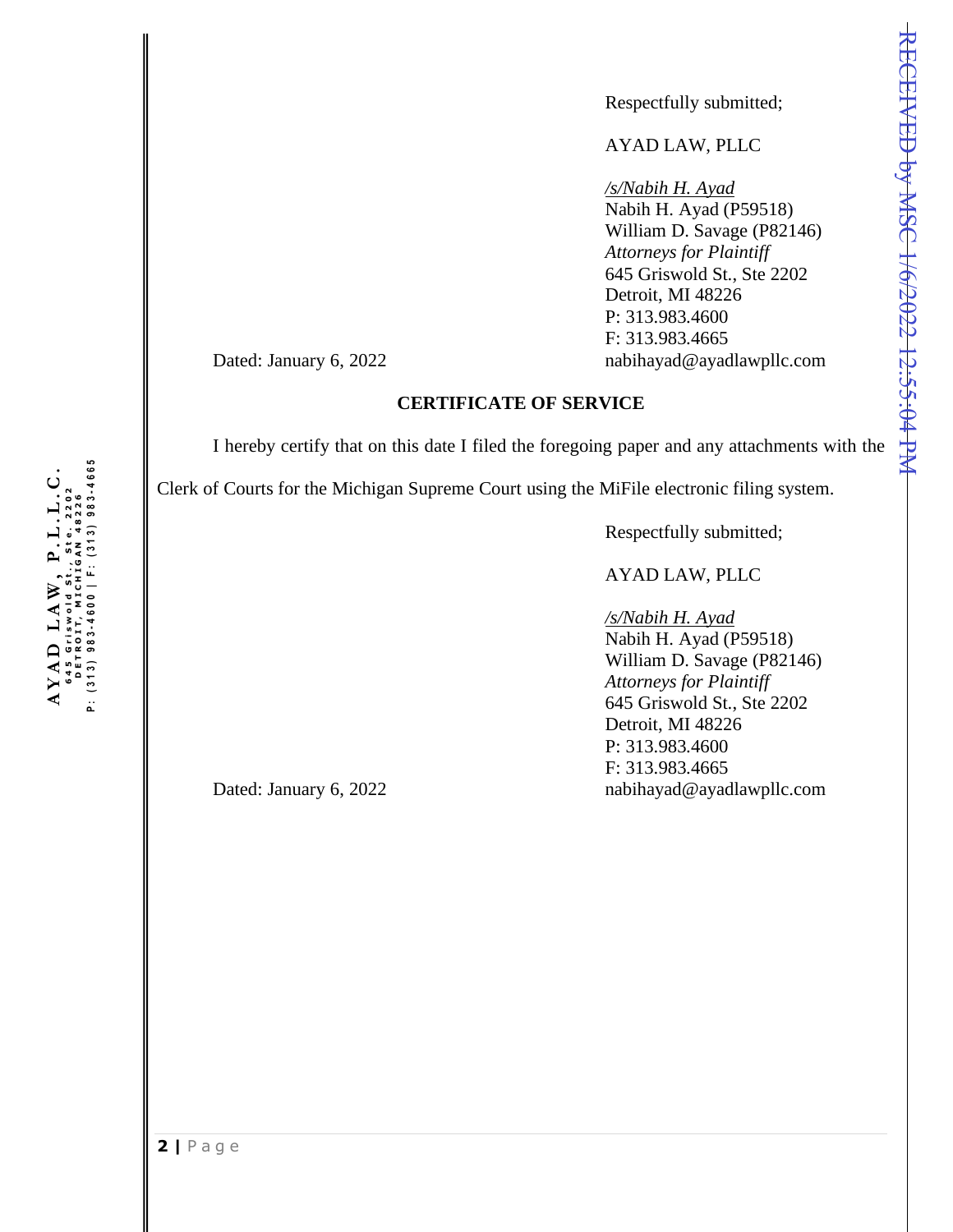

# **MEMORANDUM**

DATE: December 9, 2021

- TO: Members of the Michigan Independent Citizens Redistricting Commission
- FROM: John E. Johnson, Jr., Executive Director of the Michigan Department of Civil Rights on behalf of the MDCR and the Michigan Civil Rights Commission

# SUBJECT: **Analysis of MICRC's Proposed Maps**

Michigan Independent Citizens Redistricting Commissions' (MICRC) proposed, maps may lead to forbidden retrogression in minority voting strength. Election district maps cannot be drawn that will impair the ability of geographically insular and politically cohesive groups of black voters to participate equally in the political process and to elect candidates of their choice. *Thornburg v. Gingles* (1986).

No voting qualification or prerequisite to voting, or standard, practice, or procedure shall be imposed or applied by any State or political subdivision to deny or abridge the right of any citizen of the United States to vote on account of race or color.

—Voting Rights Act of 1965

Coalitions of Black, Asian, Hispanic, Native American, "Other," and those who identify with "two or more" racial groups have had the ability to coalesce and elect candidates of their choice. The VRA requires majority-minority districts be drawn to prevent vote dilution in Saginaw, Southfield, Flint, Pontiac, Taylor, Inkster, Redford, Hamtramck, and Detroit. Each of these communities of interest could be denied the opportunity to elect a candidate of their choice if the present percentages of majority-minority districts are diluted.

The U.S. Supreme Court determined three threshold measures in *Thornburg v. Gingles* (1986) to evaluate whether or not an electoral map violates the rights of minority groups set forth in the Voting Rights Act.

- A minority group must demonstrate it is large enough and compact enough to constitute a majority in anelectoral district;
- A minority group must demonstrate it is politically united;
- A minority group must demonstrate the majority group historically votes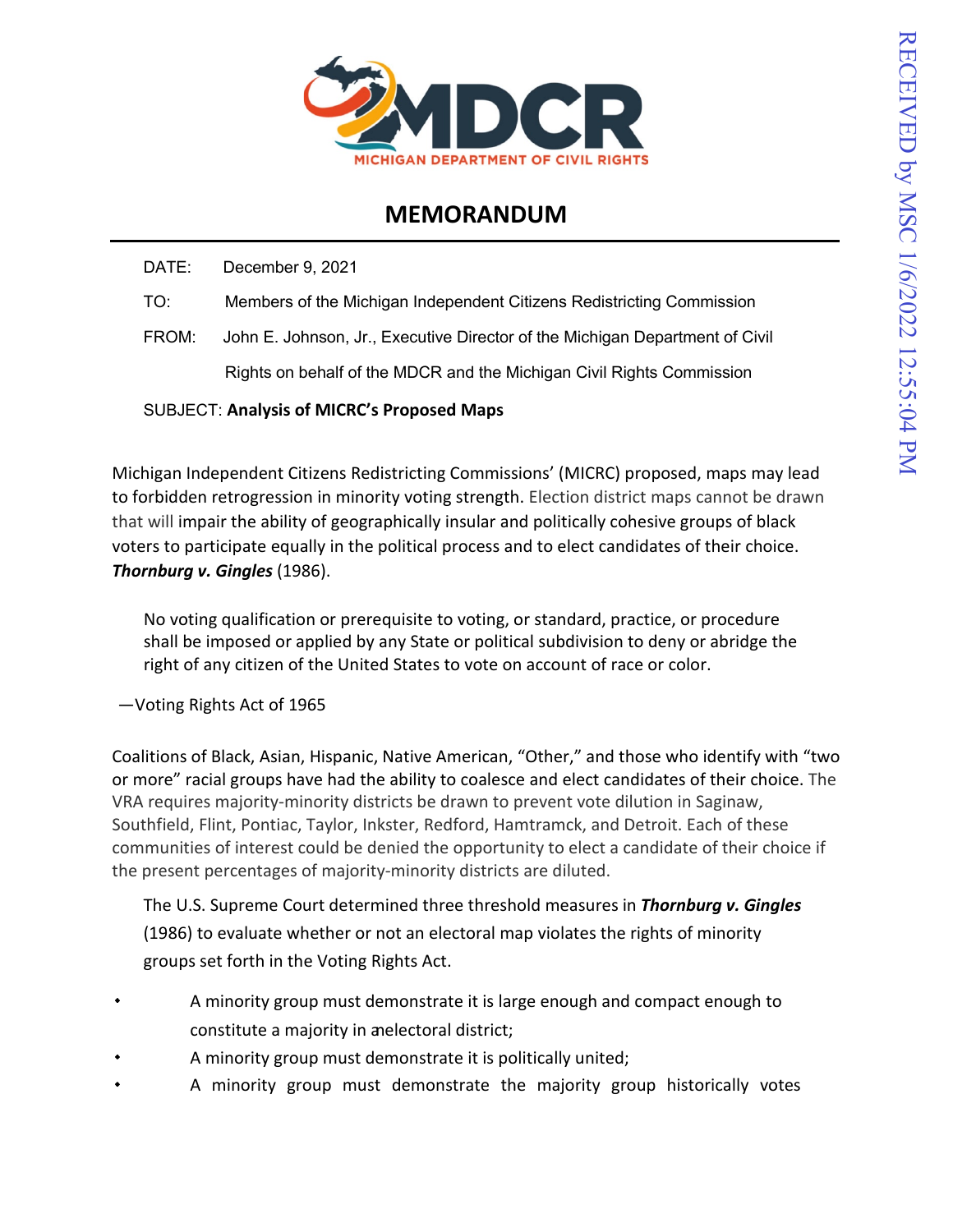sufficiently as a group to defeat the minority group's preferred candidate; coalitions of Black, Asian, Hispanic, Native American, "Other,"and those who identify with "two or more" racial groups have had the ability to come together and elect candidates of their choice.

Justice Brennan said in *Gingles*, 478 U.S. at 36-37, that there are several additional "objective factors" in determining the "totality of circumstances" surrounding an alleged violation of Section 2 of the Voting Rights Act. Some objective factors include the extent to which the members of the minority group bear the effects of discrimination in areas like education, employment, and health, which hinder effective participation, is one measure.

In Michigan the effects of discrimination that help demonstrate the "totality of circumstances", that surround the potential violation of the Voting Rights Act in the MICRC is proposed November 5, 2021, maps include:

- Until the 1954 election of Charles Diggs in the old 15<sup>th</sup> District (13<sup>th</sup> today) followed by the election of John Conyers 10 years later in 1964 in the old  $1<sup>st</sup>$  District (14<sup>th</sup> today) Detroit's majority-minority community could not elect a Congressional candidate of their choice
- The quality of education in Michigan depends greatly on where students live. Residency is dependent on household income, which in turn is dependent on the opportunities provided to families, which is also dependent on parents' own race and background.
- The continuing crisis in Flint, Michigan relating to its public water supply and delivery system includes allegations that the city's residents are the victims of discrimination based on their race, color, national origin, age, and disability.
- Black, Hispanic, and Latino ethnicity, non-English speaking status, lower socioeconomic status, and are more likely to be admitted to the hospital as Michigan's Covid-19 hospitalized patients. This creates a disparity in the ability to vote**.**

One measure of whether the majority-minority communities will be worse off than before is whether they are likely to be able to elect fewer minority representatives than before redistricting. If they are able to elect fewer minority representatives, then there is a dilution of present Black voting strength.

Table 1 demonstrates the number of predominantly Black Michigan districts under the Legislative Plans that are current and the collaborative and individual Commissioner plans.

The collaborative MICRC plans are Apple V2, Birch V2 Chestnut, Magnolia, Magnolia am, Hickory, Cherry V2, Palm, and Linden. The individual MICR Commissioner plans are: Stzetela Congressional, Stzetela House, Stzetela Senate, Kellom Senate, and Lange Senate.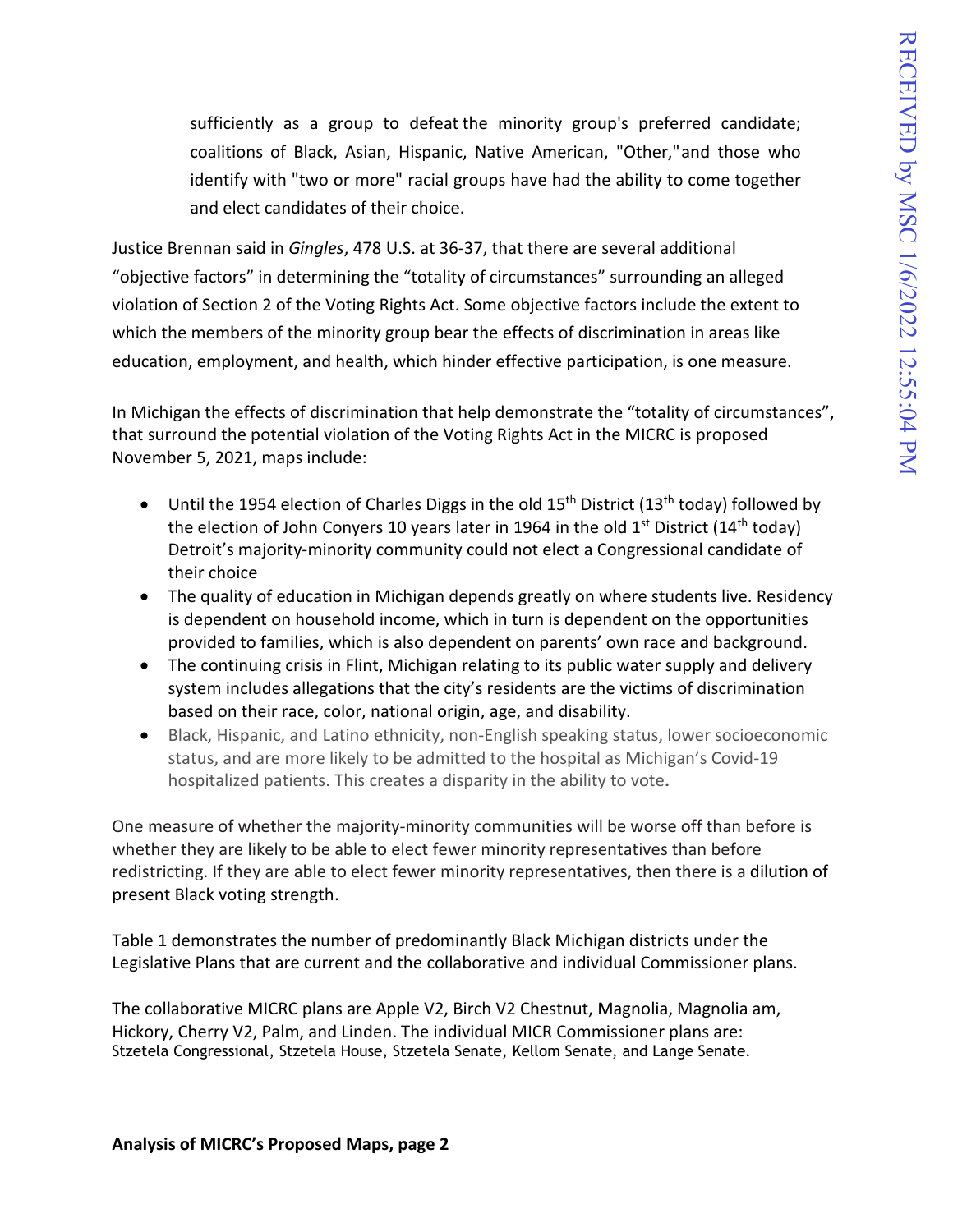## **Voting Rights Act and Citizen Voting Age Population Statistics**

| Citizen Voting Age by Race and Ethnicity (CVAP) is tabulated by the US Census Bureau at the<br>request of the US Department of Justice. Work on a CVAP directly from the 2020 Census data<br>has been suspended indefinitely.<br><b>Voting Rights Act and Citizen Voting Age Population Statistics</b><br>Table 1 |                                             | RECEIVED by MSC 1/6/2022 |
|-------------------------------------------------------------------------------------------------------------------------------------------------------------------------------------------------------------------------------------------------------------------------------------------------------------------|---------------------------------------------|--------------------------|
|                                                                                                                                                                                                                                                                                                                   |                                             |                          |
|                                                                                                                                                                                                                                                                                                                   |                                             |                          |
|                                                                                                                                                                                                                                                                                                                   |                                             |                          |
| Legislative Plan                                                                                                                                                                                                                                                                                                  | Majority- Black Districts (2019 CVAP)       |                          |
| <b>Current US House</b>                                                                                                                                                                                                                                                                                           | $\overline{2}$                              |                          |
|                                                                                                                                                                                                                                                                                                                   |                                             |                          |
| Apple V2                                                                                                                                                                                                                                                                                                          | 0                                           | 2:55:04 PN               |
| Birch V <sub>2</sub>                                                                                                                                                                                                                                                                                              | 0                                           |                          |
| <b>Chestnut</b>                                                                                                                                                                                                                                                                                                   | $\pmb{0}$                                   |                          |
| Lange                                                                                                                                                                                                                                                                                                             | 0                                           |                          |
| Stzetela                                                                                                                                                                                                                                                                                                          | $\pmb{0}$                                   |                          |
|                                                                                                                                                                                                                                                                                                                   |                                             |                          |
| <b>Current State House</b>                                                                                                                                                                                                                                                                                        | 12                                          |                          |
| Magnolia am                                                                                                                                                                                                                                                                                                       | 6                                           |                          |
| Magnolia                                                                                                                                                                                                                                                                                                          | 6                                           |                          |
| <b>Hickory</b>                                                                                                                                                                                                                                                                                                    | 6                                           |                          |
| Stzetela House                                                                                                                                                                                                                                                                                                    | 6                                           |                          |
|                                                                                                                                                                                                                                                                                                                   |                                             |                          |
| <b>Current State Senate</b>                                                                                                                                                                                                                                                                                       | 4                                           |                          |
|                                                                                                                                                                                                                                                                                                                   |                                             |                          |
| Cherry V2                                                                                                                                                                                                                                                                                                         | 0                                           |                          |
| Palm                                                                                                                                                                                                                                                                                                              | 0                                           |                          |
| Linden                                                                                                                                                                                                                                                                                                            | $\pmb{0}$                                   |                          |
| Stzetela Senate                                                                                                                                                                                                                                                                                                   | 0                                           |                          |
| <b>Kellom Senate</b>                                                                                                                                                                                                                                                                                              | 3                                           |                          |
| Lange Senate                                                                                                                                                                                                                                                                                                      | 0                                           |                          |
|                                                                                                                                                                                                                                                                                                                   | Based on Black-alone and Black/White 2-race |                          |

[https://promotethevotemi.com/wp-content/uploads/2021/11/2021-rd-metric-report-with](https://promotethevotemi.com/wp-content/uploads/2021/11/2021-rd-metric-report-with-charts.pdf)[charts.pdf](https://promotethevotemi.com/wp-content/uploads/2021/11/2021-rd-metric-report-with-charts.pdf)

Using the latest available 2019 Citizens Voting Age Population (CVAP) none of the five Nov. 5, 2021, proposed Congressional District maps has a majority Black district (50% plus) while currently there are two.